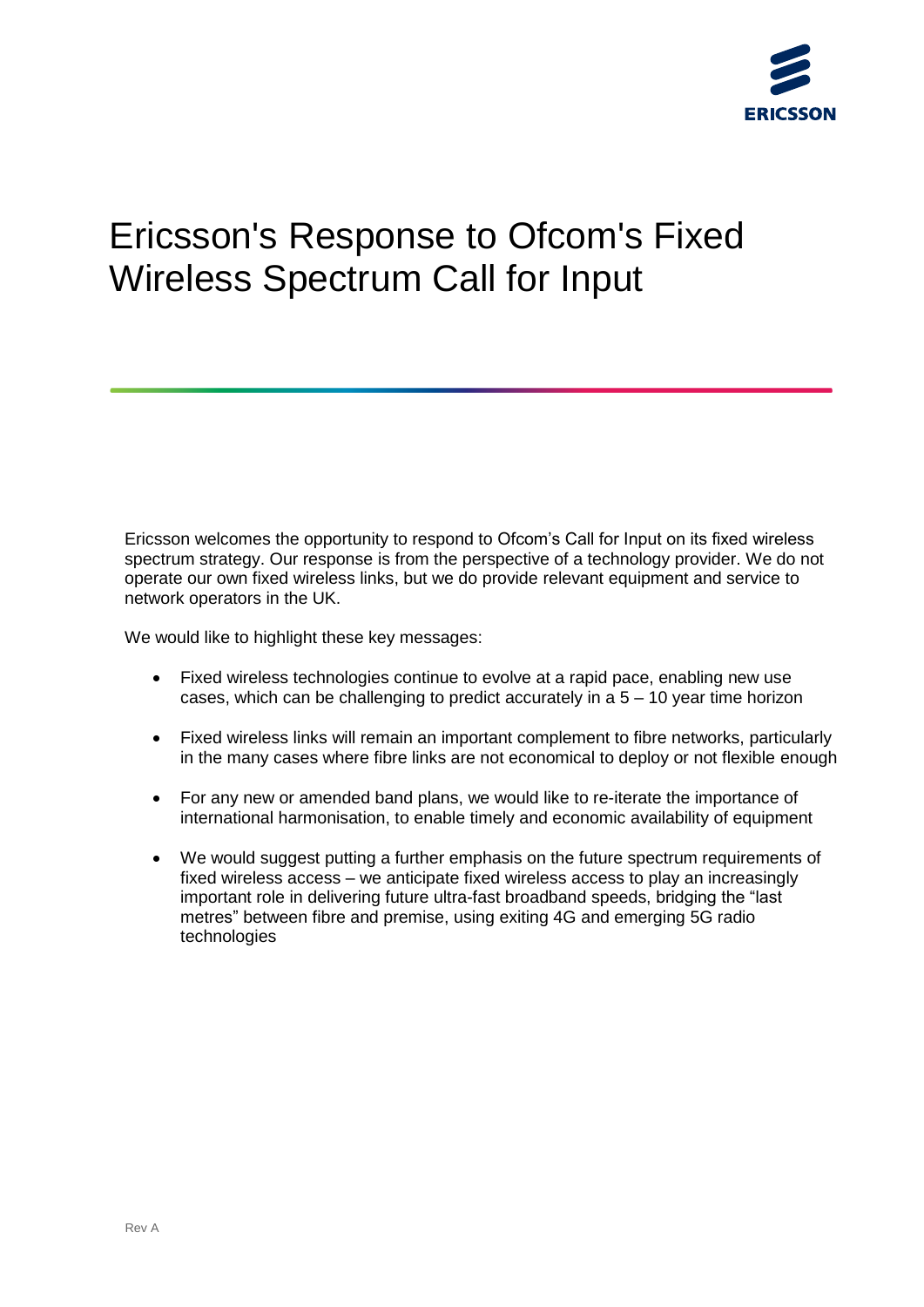

Ericsson is the driving force behind the Networked Society – a world leader in communications technology and services. Our long-term relationships with every major telecom operator in the world allow people, business and society to fulfil their potential and create a more sustainable future.

Our services, software and infrastructure – especially in mobility, broadband and the cloud – are enabling the telecom industry and other sectors to do better business, increase efficiency, improve the user experience and capture new opportunities.

With customers in 180 countries and approximately 115,000 employees, we combine global scale with technology and services leadership. We support networks that connect more than 2.5 billion subscribers. Forty percent of the world's mobile traffic is carried over Ericsson networks. And our investments in research and development ensure that our solutions – and our customers – stay in front.

Founded in 1876, Ericsson is headquartered in Stockholm, Sweden, and generated revenue of SEK 246.9 billion (around £22 billion) in 2015. Ericsson is listed on the NASDAQ OMX stock exchange in Stockholm and the NASDAQ in New York.

# About Ericsson in the UK

Ericsson engages geographically through 10 regional units, one of which is Region Western & Central Europe (RWCE), which includes Germany and the UK and is headquartered in London.

Ericsson is active in the UK since 1898, when we opened our first sales office here. In the early 1900s Britain accounted for ~30% of Ericsson's overall sales. More recently, Sony Ericsson, our mobile handset joint venture with Sony was headquartered in London prior to its sale to Sony in 2012.

Ericsson has made a number of significant investments in the UK, including the acquisitions of Marconi, Technicolor Broadcast Services, Tandberg TV and Red Bee Media (formerly part of the BBC). The UK is the global hub of Ericsson's media business and the majority of mediarelated R&D, especially video compression development, is done at our site in Southampton.

In February 2016, we launched a research partnership on 5G with King's College in London, in which we address the various technologies required to deliver next-generation communication networks and their implications on consumers and society.

Our main customers in the UK include the mobile operators EE, O2, Vodafone and Three, for which we manage a total of 44,000 radio sites and a number of other network-related services. We are a key supplier to the TV and internet service providers BT, Sky, Virgin Media and TalkTalk, and to the main UK broadcasters BBC, ITV, Channel 4 and Channel 5. We turn over around £500 million p.a. and employ around 4,000 employees in 13 offices across the UK.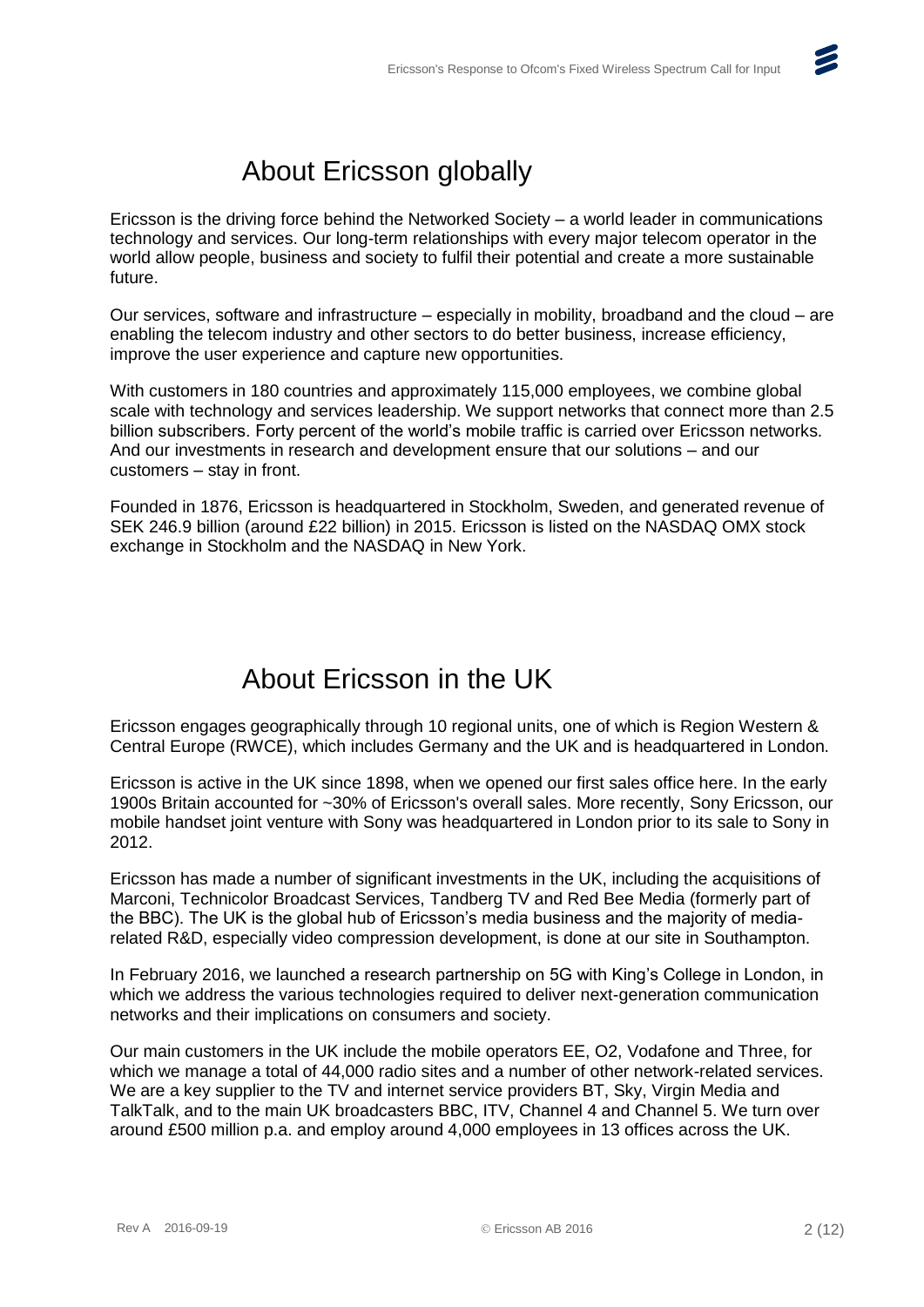

# Ofcom's questions

*Question 1:*

*a) Please indicate which user type given in Table 1 best describes your use of fixed wireless links?*

Ericsson does not operate own fixed wireless links, since we are a provider of products and services into network operators.

*b) If you are a telecom network operator or an organisation providing wireless solutions for different user types, please indicate where possible, a breakdown of the percentage of fixed wireless links used to support the different user types i.e. mobile network operator, emergency services etc.*

Not applicable (see response to question 1a)

*Question 2:*

*a) Please indicate the applications provided by your use of fixed wireless links and the benefits these provide to citizens and consumers.*

N/a

*b) For each application, please indicate the frequency band used and the rationale for choosing that band, i.e. the application specific characteristics that affect your specific choice of frequency band.*

N/a

*c) For each link, please provide details of the application supported.*

N/a

*Question 3:*

*a) How do you envisage the current and future applications provided by your use of fixed wireless links to change in the next 5-10 years?*

See answer to b) below.

*b) What market trends and drivers will affect the use of fixed wireless links to deliver the relevant applications in the future?*

A large share of fixed wireless links is driven by mobile backhaul use, for which the capacity demand continues to grow strongly. However, there is also a substantial use beyond mobile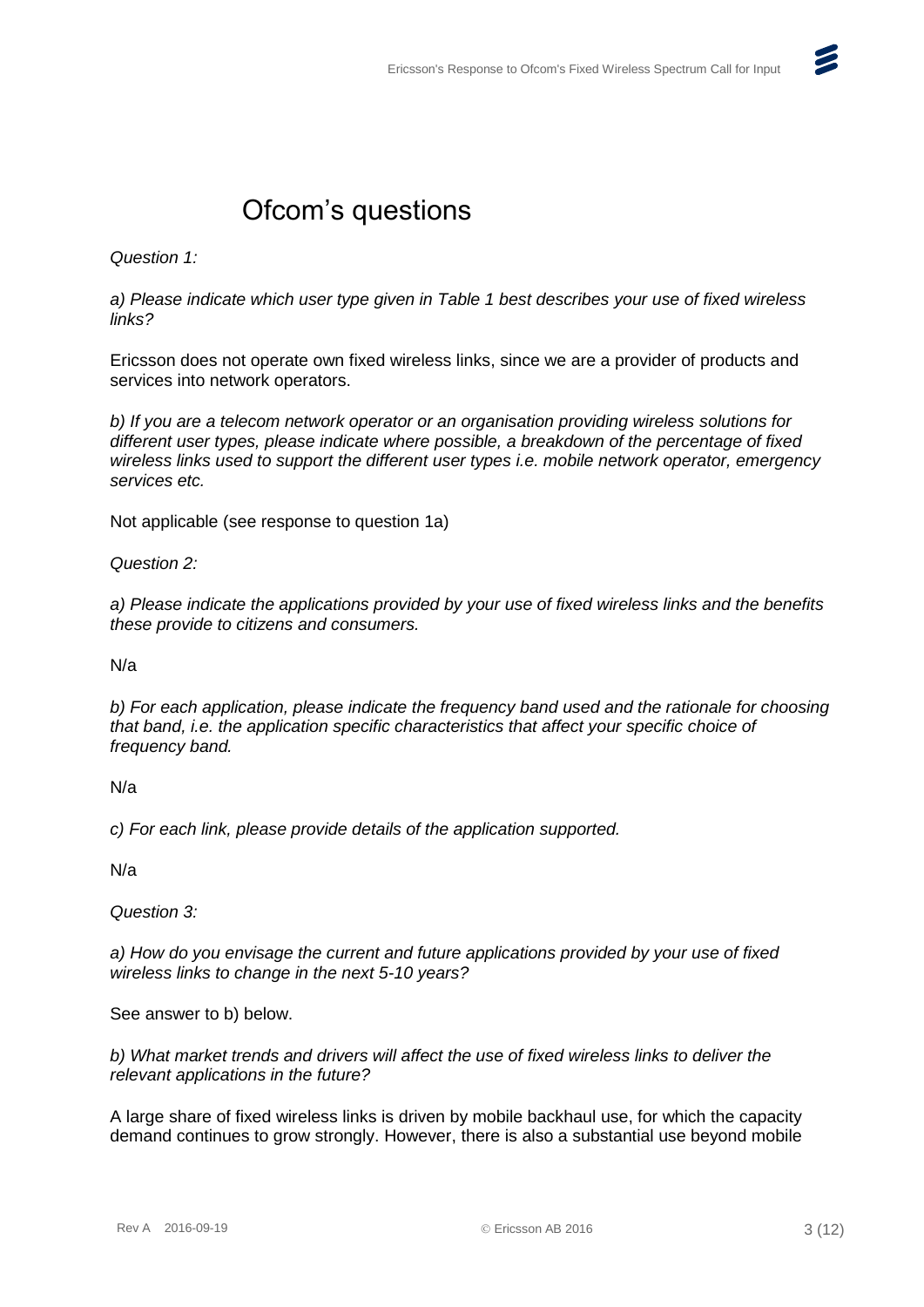operators, for example for home broadband, which experiences even stronger capacity demand. Fixed wireless link technology continues to evolve rapidly to meet the evolving broadband network needs, capable of providing fiber like transport.

# *c) What bands will be relevant to support the future changes?*

Spectrum in different frequency ranges is used by fixed wireless links to support communication in many types of locations, from sparsely populated rural areas to ultra-dense urban environments. Lower frequency bands are needed for longer distances, while higher frequencies are suitable for shorter distances. Since all parts of the networks are experiencing strong demand for more capacity, its remains important to have access to sufficient spectrum in all frequency ranges from low to high. In addition, new innovative multiband solutions are expected to unleash the use of higher frequencies over much wider geographical areas (see link below). The 70/80GHz band is rapidly gaining popularity, as it offers wide spectrum and channels alike, enabling capacities in the 10Gbps range over a few kilometres.

[https://www.ericsson.com/res/thecompany/docs/publications/ericsson\\_review/2016/etr](https://www.ericsson.com/res/thecompany/docs/publications/ericsson_review/2016/etr-multiband-booster-bachhaul.pdf)[multiband-booster-bachhaul.pdf](https://www.ericsson.com/res/thecompany/docs/publications/ericsson_review/2016/etr-multiband-booster-bachhaul.pdf)

*d) Could your use of fixed wireless links be provided by alternative solutions? If so please give details of alternatives.*

N/a

*Question 4:*

*a) How will Fixed Service equipment continue to evolve to meet the increasing capacity requirements?*

Fixed wireless performance has been enhanced tremendously over the past few decades. Many new innovations have and will become available, to support the evolution of broadband networks. For example: extreme order modulation, wider frequency channels, new frequency bands and new concepts such as multiband. Ericsson regularly publishes outlooks on fixed wireless, such as:

*[https://www.ericsson.com/res/thecompany/docs/publications/ericsson\\_review/2016/etr](https://www.ericsson.com/res/thecompany/docs/publications/ericsson_review/2016/etr-multiband-booster-bachhaul.pdf)[multiband-booster-bachhaul.pdf](https://www.ericsson.com/res/thecompany/docs/publications/ericsson_review/2016/etr-multiband-booster-bachhaul.pdf)*

*<https://www.ericsson.com/res/docs/2015/microwave-2020-report.pdf>*

*b) What is the timescale for implementation in equipment?*

We continuously research and develop fixed wireless innovations, which we then implement in equipment depending on market demand.

*Question 5:*

*a) What capacity enhancing techniques are you deploying or intend to deploy?*

N/a

Z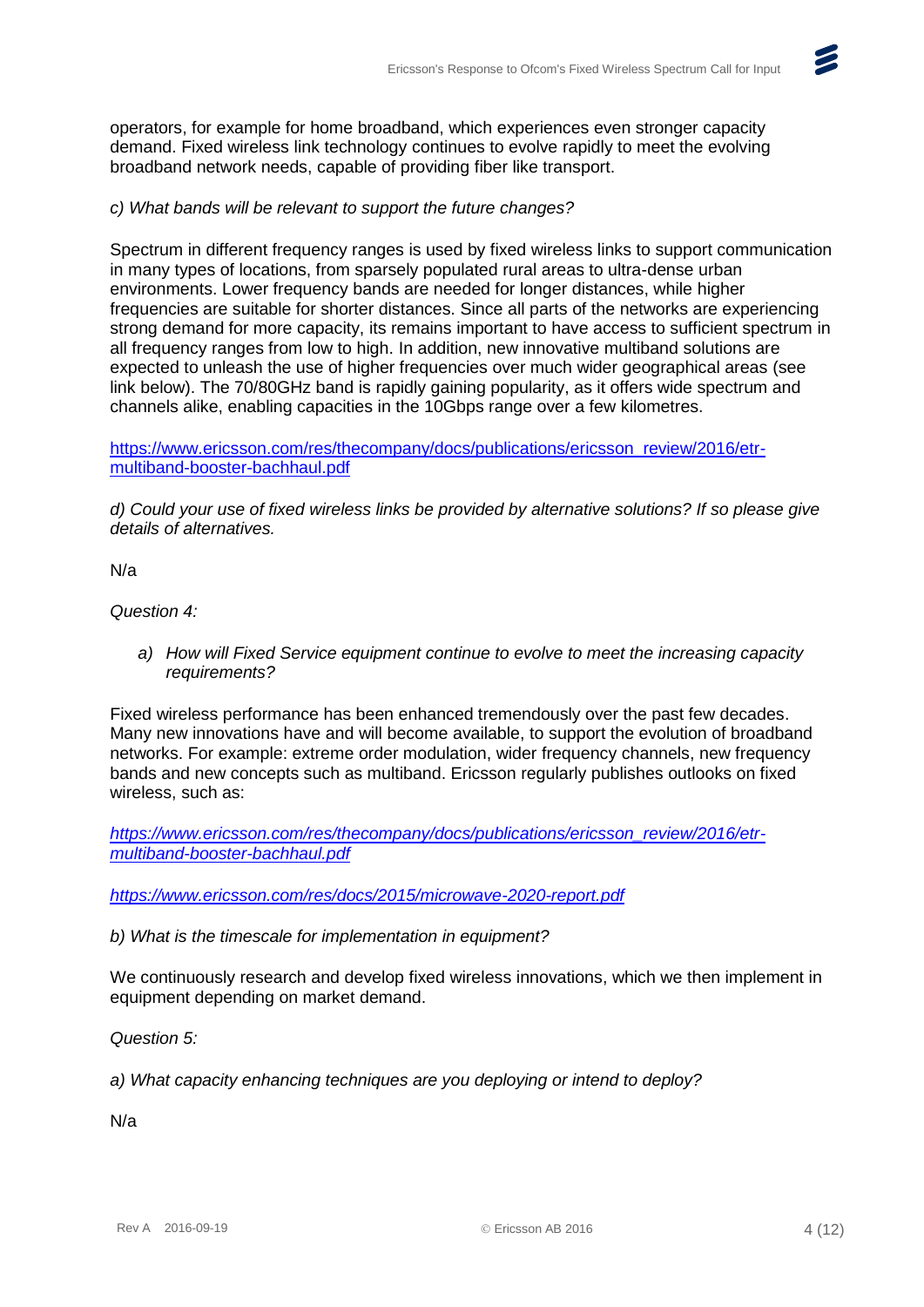# *b) How does this affect your future demand for spectrum?*

### N/a

*c) Do you see any barriers in the current authorisation approaches preventing use of such technology? If so, please indicate the changes you consider would be required to facilitate this?*

We do not see any significant barriers currently. We suggest planning ahead for evolved band plans, e.g. 6L/6U, and facilitating the introduction of innovations such as Line-of-Sight MIMO and multiband solutions.

### *Question 6:*

*a) How do you expect future mobile backhaul network architecture to evolve as part of the 5G ecosystem?*

5G will be flexible and scalable to provide wireless connectivity for a wide range of applications, use cases and deployment types, such as enhanced (mobile and fixed) broadband, massive IoT and critical MTC. The presence fibre infrastructure is in general increasing, but fixed wireless links will remain an important complement, particularly in the many cases where fibre links are not economical to deploy or not flexible enough.

*b) How would this impact on future demand for fixed wireless links as a backhaul solution in the next 5-10 years and beyond? Please explain in terms of specific frequency bands i.e. which bands will be important for macro and small cell backhaul and why.*

#### See also answer to question 3.

Since all parts of the networks, from rural to urban, are experiencing strong demand for more capacity, it remains important to have access to sufficient backhaul spectrum in all frequency ranges from low to high. Many of the bands being studied for 5G use are today allocated to fixed microwave services as well. A shift is expected from the use of the fixed microwave bands in the 24.25-43.5 GHz range to use of the 70/80 GHz band. The 60 GHz band can play a role for small cell backhaul, but so far suffers from poor international harmonization. Some usecases, such as small cell backhauling in ultra-dense scenarios, might be addressed in future 5G spectrum. In the longer term, the W and D bands are expected to provide solutions for any application benefiting from very large bandwidth and for which a distance up to about 1 kilometre is sufficient.

#### *c) What is the most appropriate authorisation regime to facilitate this?*

Although the dominant use of fixed microwave is for mobile backhaul, it is extensively used by many other industries and sectors. Individual spectrum licenses per installation, hop-by-hop, is most common. This provides the ultimate sharing of spectrum for all users of fixed microwave. Geographical area licenses, frequency block, are beneficial when sufficient spectrum is available to dedicate for particular uses. This is also necessary for some wireless technologies, such as point-to-multipoint, and of advantage for fast deployments in difficult interference planning environments, such as for dense small cell backhaul. Simplified license schemes and license administration are generally beneficial for uptake of new technologies and efficient use of spectrum.

*Question 7:*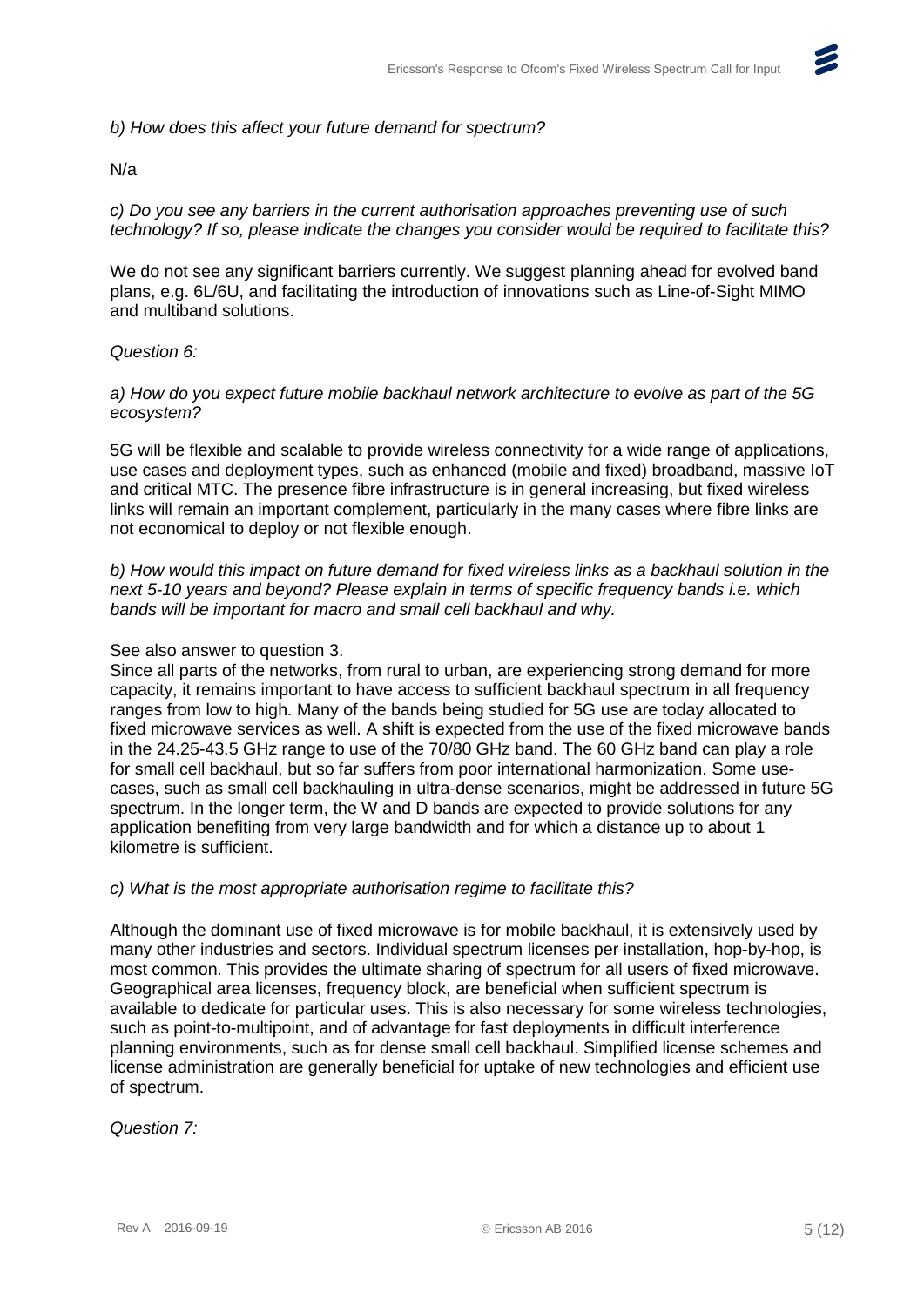

*For each Fixed Service band currently identified for study for 5G under WRC-15 Agenda Item 1.13 and 3.6–3.8 GHz band, please explain the impact on your backhaul use should the bands be identified and be repurposed for 5G given that the viability of in-band sharing between mobile access and backhaul is currently being studied.*

Ericsson welcomes the effort of CEPT and administrations to deliver detailed information on current incumbents, the extent of their current spectrum usage and plans for the future. Together with sharing analysis and mitigation techniques this is a key element in determining the possibilities for successful IMT-2020 usage of different frequency bands. In particular, it is noted that the bands in the list for AI 1.13 are allocated to the fixed service as well, and that they are among other things used for backhaul for mobile services. The FS use of the 38 GHz band is extensive in especially the European region, which to some extent is the case also for the 26, 28 and 32 GHz bands (see the comprehensive global view on FS microwave radio spectrum use in Ericsson Mobility Report June 2016, [https://www.ericsson.com/mobility](https://www.ericsson.com/mobility-report/the-need-for-spectrum-harmonization)[report/the-need-for-spectrum-harmonization\)](https://www.ericsson.com/mobility-report/the-need-for-spectrum-harmonization). However, as communication networks are upgraded for even higher capacities, a shift is expected from the use of the FS bands in the 24.25-43.5 GHz range to use of the 70/80 GHz band (71-76 GHz paired with 81-86 GHz), which offers very high bandwidth. Regulations that secure the use of the 70/80 GHz band for FS pointto-point microwave radio use, would thus facilitate the future availability of suitable IMT-2020 spectrum in the 24.25-43.5 GHz range.

# *Question 8*

*a) What is the current use in the block assigned bands at 10 GHz, 28 GHz, 32 GHz and 42 GHz bands and how do you expect usage in these bands to evolve given that the 32 GHz and 42 GHz bands are also being considered for study for 5G globally?*

# N/a

*b) For each band, please provide details including geographic location of each fixed wireless link deployed and the application it supports. Where these bands are used for fixed wireless links, please give details in terms of the capacity supported and total numbers of links deployed.*

N/a

# *Question 9:*

*What impact does the change in the provision of national emergency service network have on both the future demand and supply of spectrum to support the backhaul requirement for the emergency service network? Please explain in terms of frequency bands, particularly but not limited to the 1.4 GHz, 26 GHz, 38 GHz bands?*

Emergency services networks require a materially higher availability level than commercial mobile networks. Redundant physical backhaul routes are necessary and typically a mix of fibre, fixed wireless and satellite links are deployed. The envisaged high data rate use case for emergency services, such as live video streaming, will continue to drive the demand for high capacity and low latency.

*Question 10:*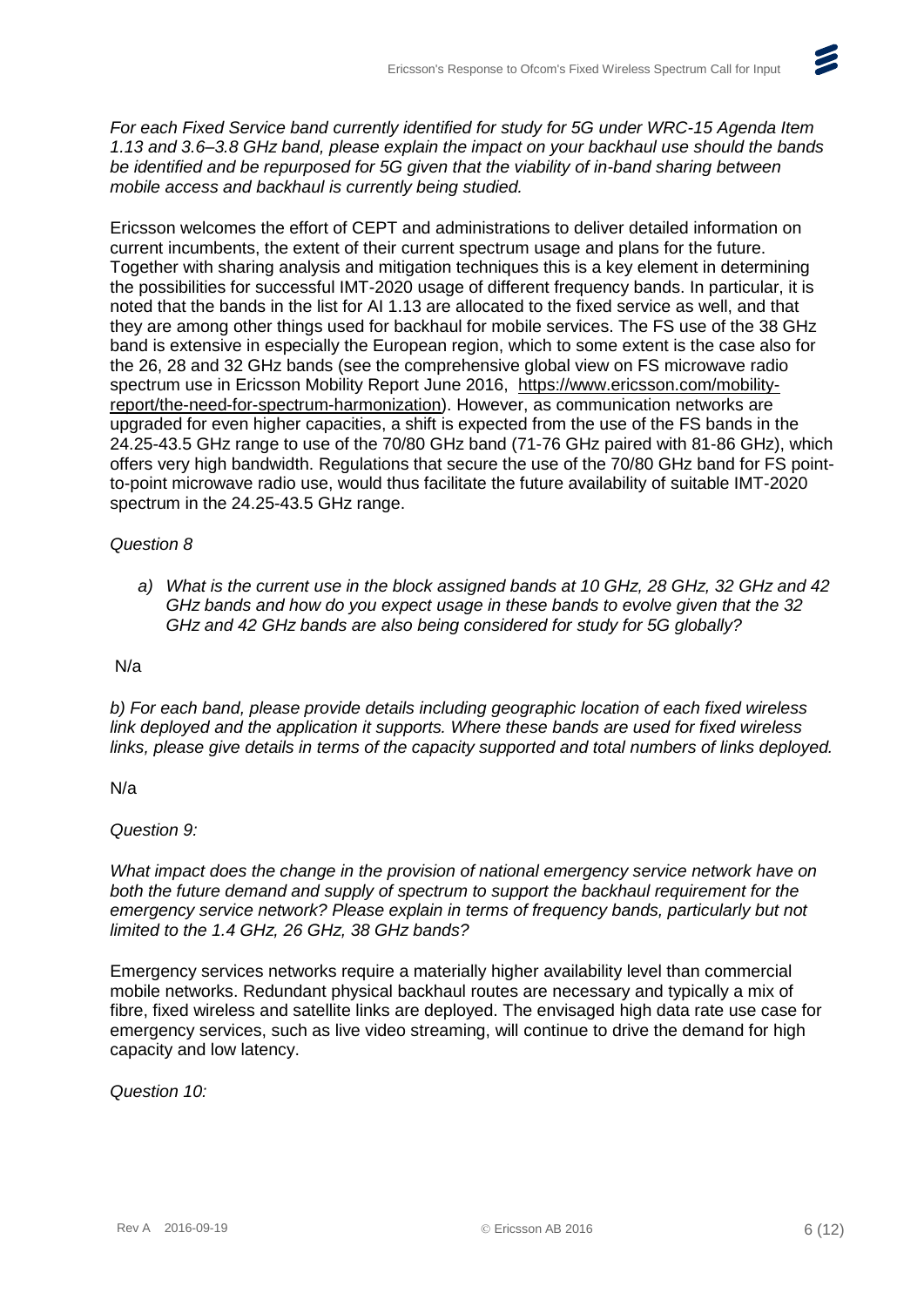

*a) How do you expect future public safety use of fixed wireless links to change in the next 5-10 years?*

As per question 9, very high availability and very low latency will continue to be the key requirements and should be reflected in the spectrum strategy.

*b) Please indicate the market and technology drivers affecting your future use of fixed wireless links, and whether your use could be provided by alternative solutions. If relevant, please explain in terms of frequency bands, particularly but not limited to 1.4 GHz, 26 GHz and 38 GHz?*

N/a

*Question 11:*

*Please indicate whether you consider that the guard band and centre gap of the 6 GHz band would be a suitable substitute for current and future 1.4 GHz applications, particularly in terms of costs to provide for like for like links and if not, the costs of alternative solutions. Please provide detailed evidence to support your answer.*

N/a

*Question 12:*

*a) How do you expect the utility sector's future use of fixed wireless links to change in the next 5-10 years?*

N/a

*b) Please indicate the market and technology drivers affecting your future use of fixed wireless*  links, and whether your use could be provided by alternative solutions. For example, which part *of the smart grid network will require fixed wireless links? If relevant, please explain in terms of frequency bands, particularly but not limited to the 1.4 GHz, 26 GHz and 38 GHz bands.*

N/a

*Question 13:*

*a) How do you expect the future requirements for fixed wireless links that support HFT applications to change over the next 5-10 years?*

N/a

*b) Please indicate the market and technology drivers affecting your future use of fixed wireless links. If relevant, please explain in terms of frequency bands, particularly the 70/80 GHz band.*

N/a

*Question 14:*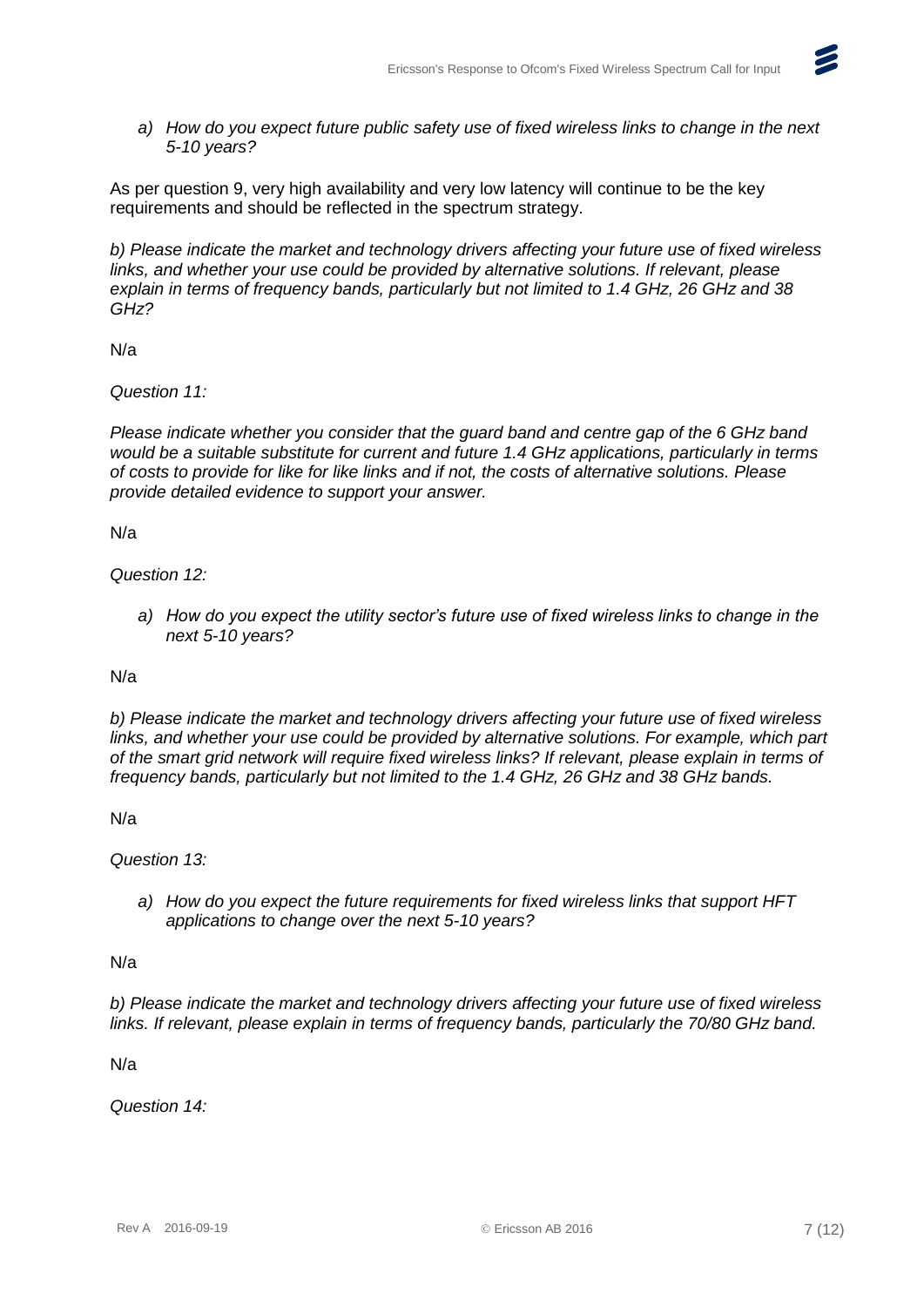*a) What is the future demand for HAPS in the UK both in terms of being a network provider and service provider? Please provide details including specific applications and envisaged deployment scenarios for HAPS.*

N/a

*b) How could sharing with existing fixed wireless links be facilitated? What would this mean in terms of the most appropriate authorisation regime to facilitate deployment of HAPS?*

N/a

*Question 15:*

*a) How could the 8 GHz band and narrowband channels within the guard bands and centre gaps of the existing channel plans for the 6 GHz band meet future demand for fixed wireless links if additional spectrum could be made available?*

We do not provide equipment for narrow band communication in our Fixed Services/Microwave portfolio. In general, however, we recommend to be cautious in allowing communication in the guard bands since it restricts the possibilities to change any frequency arrangements.

*b) What types of applications do you consider would be of interest for these bands?*

N/a

*c) What is the status of fixed wireless links equipment availability in these bands?*

N/a

*Question 16:*

*a) What is the demand for a combined Lower and Upper 6 GHz channel plan that could provide wider channels at 112 MHz bandwidth?*

There is continued demand for capacity in the transmission networks. The use of wider channels will increase the overall capacity and lower the cost per Mbit/s. The demand could come from upgrading existing trunk systems and new installations as a fibre alternative in rural areas.

*b) What are the practical implications for existing equipment that operates under the existing band plans who wish to migrate to the new band plan?*

The network and site effects during a migration into the new frequency arrangement is well described in the ECC report 235. The implications for migration of existing equipment, to the new band plan, depends on the flexibility of the existing equipment. New/upgraded channel filters will at least be needed.

*c) What is the status of Fixed Service equipment availability for the wider 112 MHz channels in the combined Lower 6 GHz and Upper 6 GHz band?*

 $\boldsymbol{z}$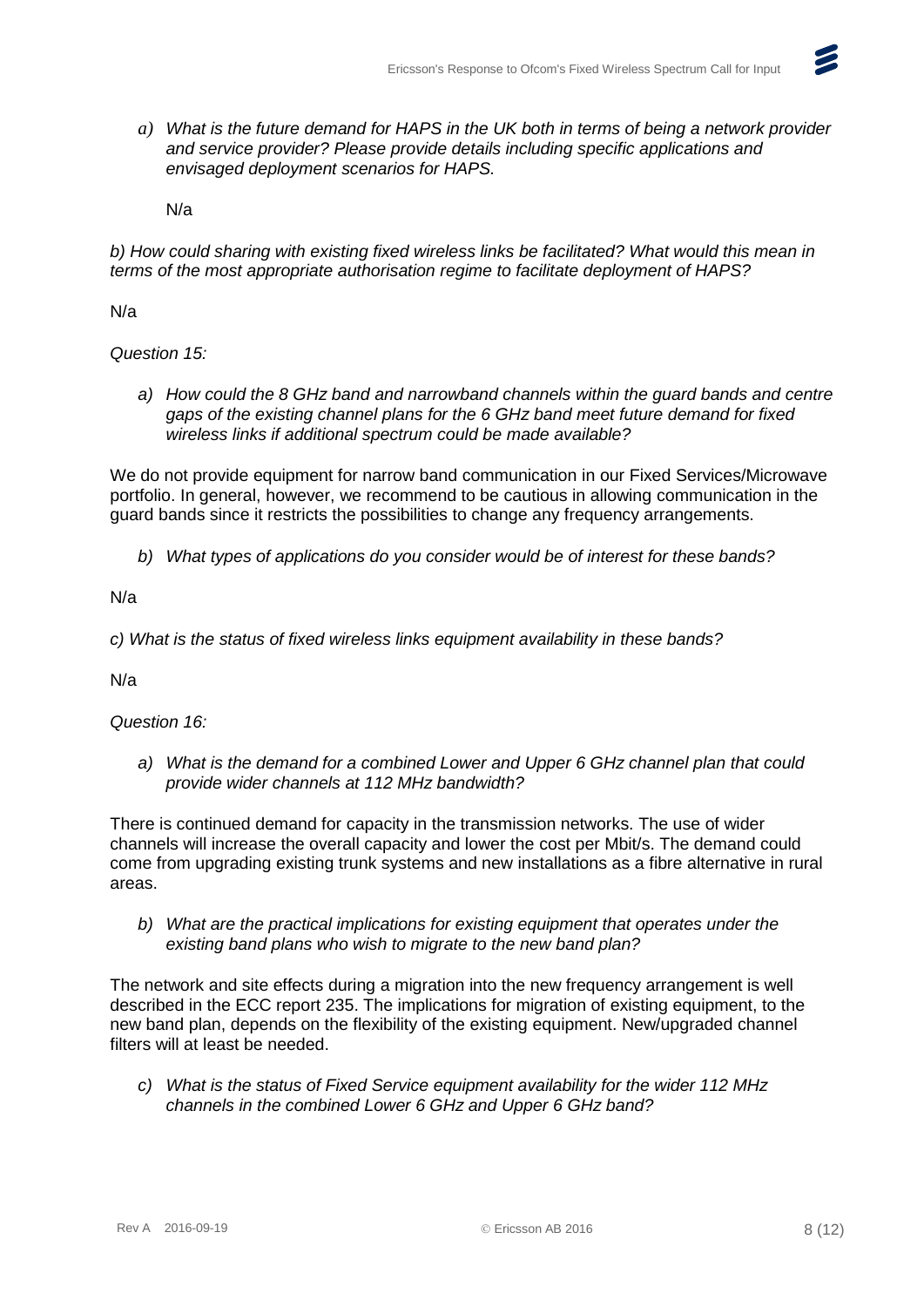

It is important to have harmonized regulation to drive volume of scale, for example within Europe. It would also be important for Ofcom and other regulators to indicate very early any upcoming changes in regulation to the existing users. Changes can also be facilitated by having time limits on the current licenses.

### *Question 17:*

*a) What are the applications envisaged in the W and D bands?*

Many different applications could be envisaged in the W and D band. Generally, any application benefiting from very large bandwidth and for which a distance up to about 1 kilometre is sufficient.

*b) What is the timescale of equipment availability for these bands?*

Applied research is ongoing and we expect technology availability in  $\sim$  5 years. The availability of mature equipment at scale is dependent on market demand and harmonized regulations.

*c) What would you consider to be the appropriate authorisation regime to facilitate access to spectrum in the W and D bands?*

These high frequencies are characterized by fairly high atmospheric attenuation, few dB/km, and the possibility of high-directivity antennas of very small size. This should effectively limit interference and make it feasible to use simplified authorisation regimes.

#### *Question 18:*

*a) Do you have a view on potential frequency bands between 275–450 GHz that could be suited for Fixed Service and for what applications?*

The atmospheric attenuation increases with frequency and there are also several absorption peaks, as can be seen in the figure below. It should be noted that the frequency range from 252-275 GHz is co-primary allocated to Fixed Services. The frequency range 252-312 GHz has a moderate atmospheric absorption of ~5-10 dB/km and could thus be useful for fixed service applications, with reach up to a few hundred meters. The frequency ranges with very high absorption peaks – 320-330 GHz; 370-390 GHz and 437-455 GHz - may be more suitable for unlicensed short range use. In between these peaks the attenuation exceeds 10 dB/km but may still be useful for short reach fixed service applications.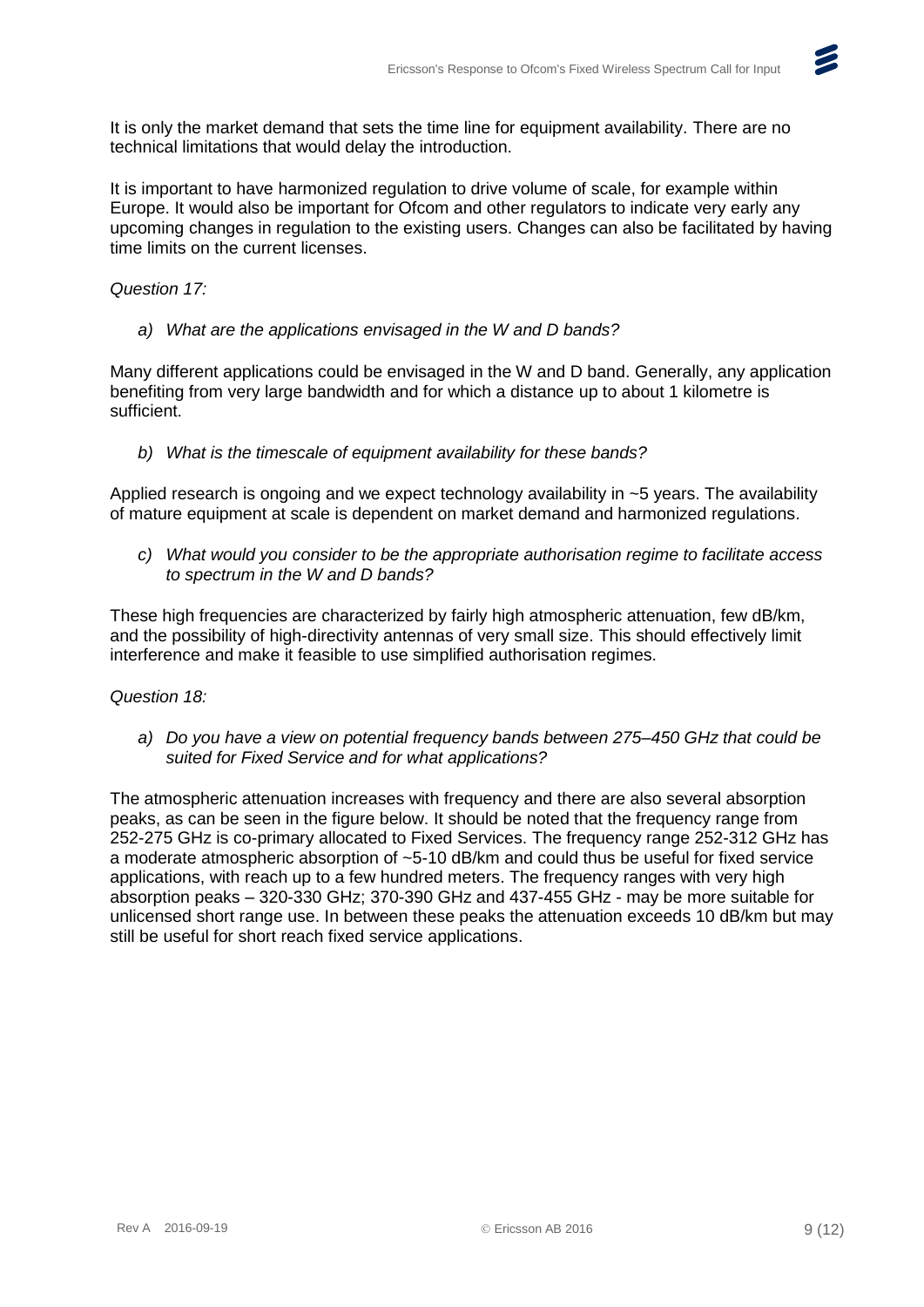



Figure: Atmospheric attenuation in dB/km up to 500 GHz (plot based on recommendation ITU-R P.676). Assumption is room temperature and normal humidity.

*b) What are the anticipated timescales for the development of equipment and applications for these bands?*

There are today at least three different processes allowing for semiconductor devices above 275 GHz (Fraunhofer IAF, Germany; Teledyne Inc., USA; and Northrop-Grumman, USA); all three are based on InP technology and driven by advanced space and defence applications. Exploratory research work has been published on key circuits for telecommunication (see references below). It should also be mentioned that these high carrier frequencies impose severe challenges on building practice, packaging, and interconnects. We believe it is not likely we will see mature commercial equipment for these bands within the next ~10 years.

W.R Deal, et. al.,Low Noise Amplification at 0.67 THz Using 30 nm InP HEMTs, IEEE MICROWAVE AND WIRELESS COMPONENTS LETTERS, VOL. 21, NO. 7, JULY 2011

Y. Yan, et. al.,340 GHz Integrated Receiver in 250nm InP DHBT Technology, IEEE TRANSACTIONS ON TERAHERTZ SCIENCE AND TECHNOLOGY, VOL. 2, NO. 3, MAY 2012

M. Abbasi, et. al., Single-Chip 220-GHz Active Heterodyne Receiver and Transmitter MMICs With On-Chip Integrated Antenna, IEEE TRANSACTIONS ON MICROWAVE THEORY AND TECHNIQUES, VOL. 59, NO. 2, FEBRUARY 2011

*Question 19:*

*a) What is the future demand for bands listed in Table 4 for Fixed Service applications?*

N/a

*b) What is the status of fixed wireless links equipment availability in these bands?*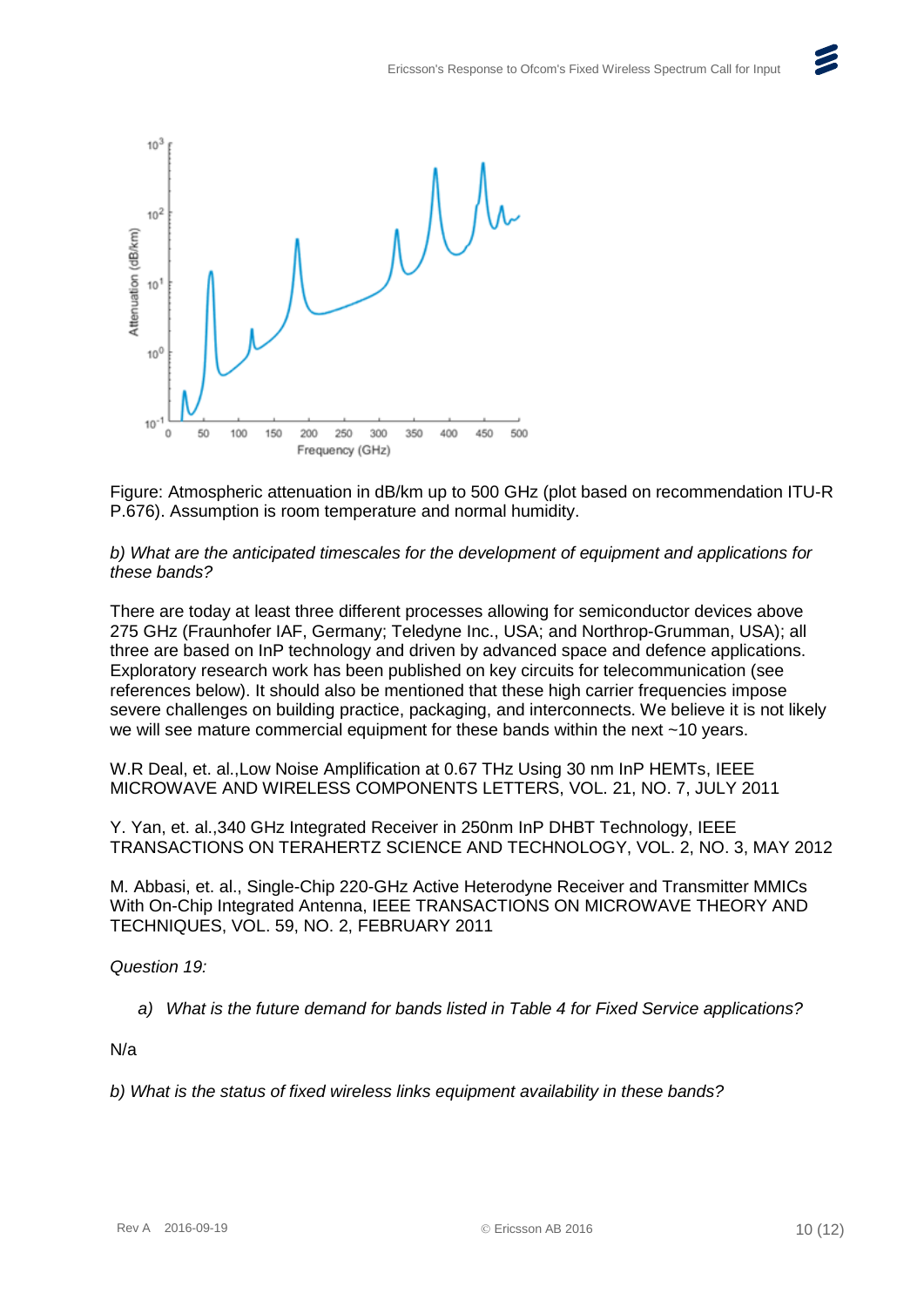### The 31, 52 and 55 GHz band has historically gained very little interest.

There has been considerable interest in the 60 GHz band the last couple of years with equipment available from many vendors, including Ericsson. However, the deployments are still fairly limited. The 60 GHz band is unfortunately poorly harmonized and fragmented. Ericsson does currently not provide equipment for the 65 GHz part. Harmonized regulations to facilitate production at scale would be essential.

# *Question 20:*

*Are there other aspects of the review on which you have evidence that would help inform our consideration of future developments in the Fixed Service sector? If so, please provide as much evidence possible.*

Since this Call for Input covers fixed wireless spectrum, we would suggest that Ofcom might consider putting more emphasis on the future spectrum requirements of fixed wireless access (FWA). We anticipate fixed wireless access to play an increasingly important role in delivering future ultra-fast broadband speeds to the home and offices. FWA can bridge the "last metres" between fibre and premise in a more economic and cost effective way than fibre all the way to the premise. This can already be achieved by using exiting 4G technologies (see e.g. UK Broadband's Relish offering) and is expected to make a significant leap forward with emerging gigabit LTE and 5G radio technologies (see e.g.

[https://www.ericsson.com/networks/offerings/5g-radio\)](https://www.ericsson.com/networks/offerings/5g-radio).

Availability of sufficient spectrum and an appropriate allocation regime will be crucial to enable FWA as a dynamic and efficient complement to fibre deployments.